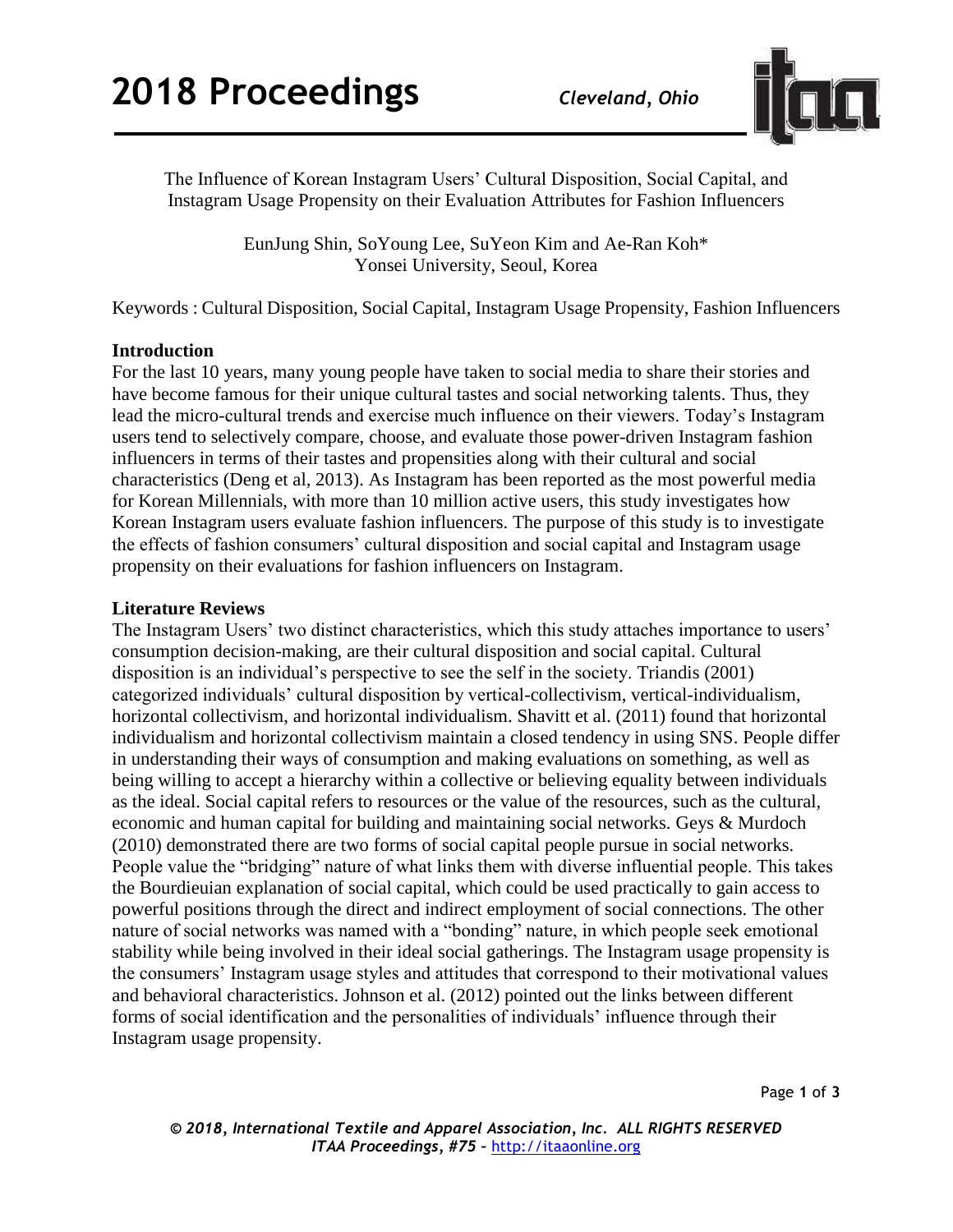# **Research Method**

This study conducted a questionnaire survey of 20 to 30-year-old male and female Instagram users. The questionnaire contains 2 sub-dimensions of Culture Disposition: Vertical Collectivism and Vertical Individualism; 2 sub-dimensions of Social Capital: Connective Social Capital and Bonding Social Capital; 2 sub-dimensions of Instagram usage propensity: Relationship Seeking Propensity and Information Seeking Propensity; 3 sub-dimensions of Fashion Influencer Evaluation Attributes: Professionalism, Attractiveness and Intimacy. A total of 483 replies were submitted and 467 of the replies were used in the final analysis, with 16 dishonest replies omitted. The quantitative data collected through questionnaires were analyzed using reliability analysis using SPSS 18.0 while AMOS 18.0 was used to test the suitability of the proposed research model and the path analysis between the variables.

### **Results & Discussion**

To verify the reliability and validity of measurement variables, a confirmatory factor analysis was performed. As a result of a confirmatory factor analysis, the fitness index was  $\gamma$ 2=639.577, df=341, p=.000,  $\chi$ 2/df=1.876, GFI=.914, AGFI=.89, NFI=.91, TLI=.947, CFI=.955, RMSEA=.043, which indicated that the overall model was relatively suitable. For Convergent Validity Verification of Measurement Model, Average Variance Extracted; AVE, Composite Reliability; CR, the significance of factor loading was confirmed, factor loading of all measured variables was significant at 1% level. The values of all variables are satisfied the generalized fitness standards(AVE>.500, CR: compound reliability>.700, factor loading>.500) And the convergence validity of the measurement tools was secured. In order to evaluate the reliability of the measuring instrument, the Cronbach's  $\alpha$  value was calculated over .60 that indicates internal consistency. To investigate the relationship between Cultural Disposition, Social Capital, Instagram Usage Propensity and Evaluation Attributes, a path analysis was performed. As a result of the analysis of the overall structural model presented in this study, the fitness index was  $\chi$ 2=795.151, df=357, p=.000,  $\chi$ 2/df=2.227, GFI=.895, AGFI=.872, NFI=.888, TLI=.925, CFI=.934, RMSEA=.051, which indicated that the overall model was relatively suitable. Vertical Collectivism and Vertical Individualism were found to be related to Relationship Seeking Propensity; Only Vertical Individualism was found to be related to Information Seeking Propensity. Furthermore, Relationship Seeking Propensity was found to be related to Intimacy, and Information Seeking Propensity was related to Professionalism, Intimacy and Attractiveness. **Conclusion**

The purpose of this study is to investigate the influences of social capital and cultural orientation on fashion-influencer-evaluation-attributes of fashion influencers according to individual characteristics of Instagram users. Therefore, it is meaningful to provide a basic data for understanding the characteristics of Instagram users who utilize fashion influencers, for the purpose of market actualization. However, since the personal characteristics of Instagram users in this study are limited to the cultural disposition, social capital, and the usage of Instagram, subsequent studies are required to follow up on Instagram Users' further personal characteristics such as their attachment tendencies and self-exposures. Until then, it is difficult to generalize an exclusive evaluation attributes of fashion influencers.

Page **2** of **3**

*© 2018, International Textile and Apparel Association, Inc. ALL RIGHTS RESERVED ITAA Proceedings, #75 –* [http://itaaonline.org](http://itaaonline.org/)